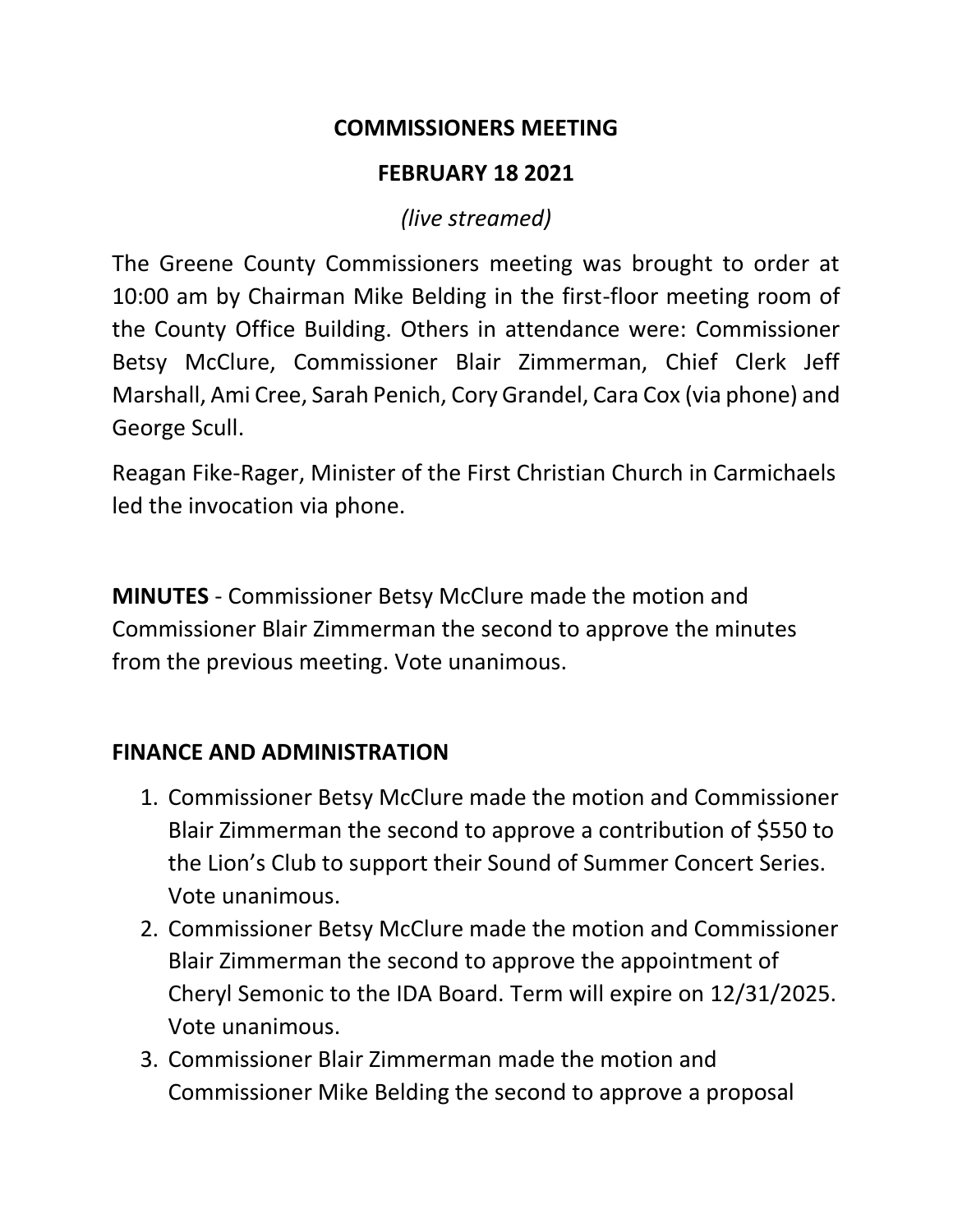from Jay D Enterprises to provide 3 flaggers for traffic control from 8:00 am – 4:30 pm, Monday – Friday at the vaccination clinic scheduled at Washington Health Systems Greene in the amount of \$1,020/day. Additional flaggers will be supplied at a rate of \$340/day. Effective date 2-9-2021. Vote passed Commissioner Betsy McClure abstained.

- 4. Commissioner Betsy McClure made the motion and Commissioner Blair Zimmerman the second to approve a Household Hazardous Waste Recycling Services Agreement with Noble Environmental. Effective date 2-9-2021. Vote unanimous.
- 5. Commissioner Betsy McClure made the motion and Commissioner Blair Zimmerman the second to approve the COVID-19 Hospitality Industry Recovery Program Grant Contact between DCED and the County of Greene in the amount of \$410,388. Effective 2-11-2021. Vote unanimous.
- 6. Commissioner Betsy McClure made the motion and Commissioner Blair Zimmerman the second to approve an agreement between the County of Greene and a Certified Economic Development Organization (CEDO) in Greene County identified by PA Department of Community and Economic Development to implement and administer a COVID19 Hospitality Industry Recovery Program. Fees paid to the CEDO would not exceed \$500 per grant awarded by the County. Pending Solicitor approval. Vote unanimous.
- 7. Commissioner Betsy McClure made the motion and Commissioner Blair Zimmerman the second to approve the appointment of Clint Blaney to the Planning Commission Board as regular member. Term will expire on 12/31/2024. Vote unanimous.
- 8. Commissioner Betsy McClure made the motion and Commissioner Blair Zimmerman the second to approve the appointment of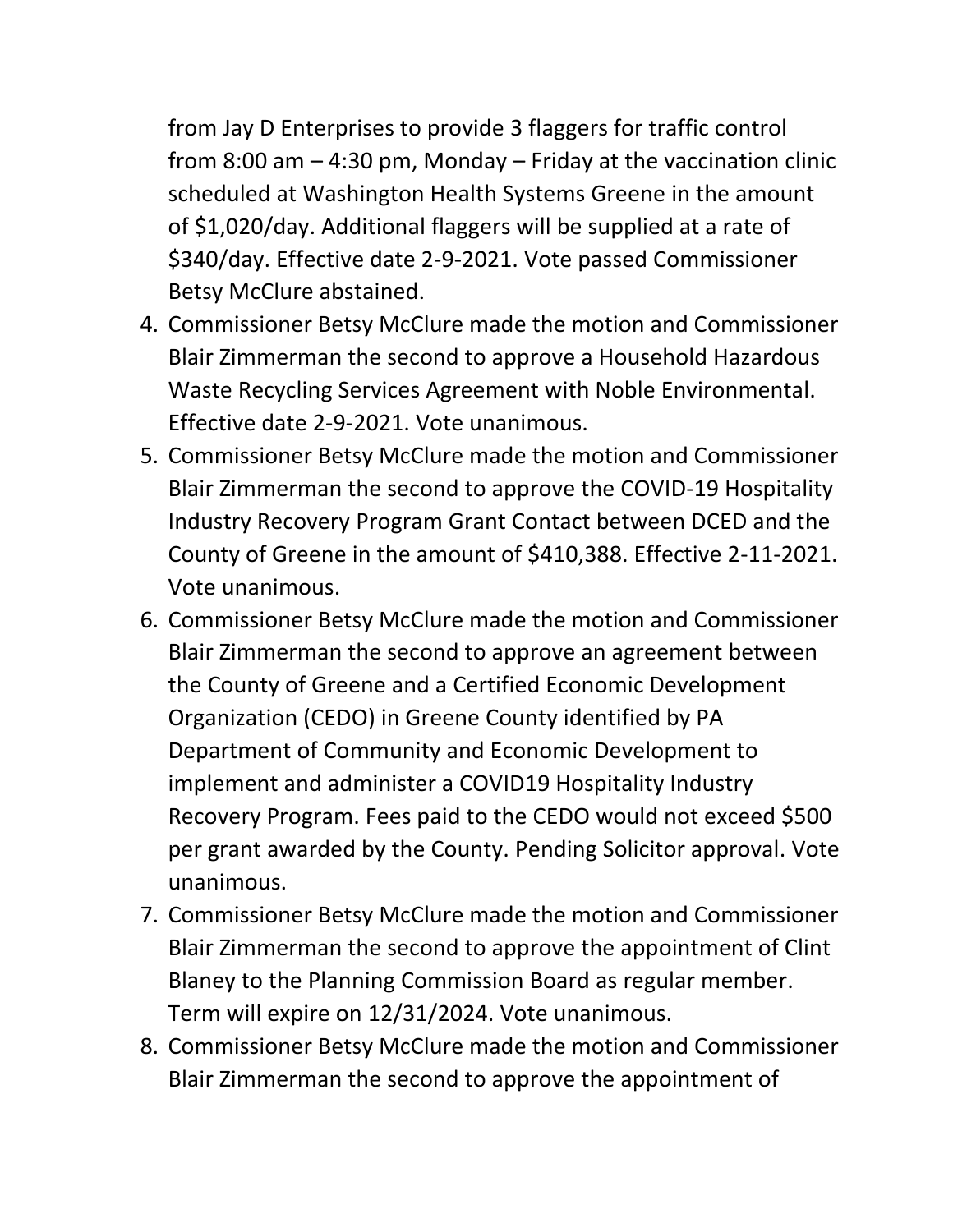Willie Golden to the Planning Commission Board as an associate member. Term will expire on 12/31/2024. Vote unanimous.

# **COUNTY DEVELOPMENT**

1. Commissioner Betsy McClure made the motion and Commissioner Blair Zimmerman the second to approve addendum #2 in the amount of \$9,200 to the Master Services Agreement with Mackin Engineering Company for additional design services for the Wisecarver Recreation Area. Vote unanimous.

# **CYS**

1. Commissioner Betsy McClure made the motion and Commissioner Blair Zimmerman the second to approve FY 2020-2021 Bethesda Children's Home Agreement, Daily Rate Range \$29.08-\$379.52. Vote unanimous.

# **DISTRICT ATTORNEY**

1. Commissioner Betsy McClure made the motion and Commissioner Blair Zimmerman the second to approve the 2020-2023 PCCD VOCA grant award of \$135,273.00. Vote unanimous.

## **DRUG AND ALCOHOL**

1. Commissioner Betsy McClure made the motion and Commissioner Blair Zimmerman the second to approve the contract 1/1/2021 - 9/29/2021 between Greene County SCA and Greene County Housing Program for the SOR Housing Program not to exceed\$153,255.37. Vote unanimous.

# **ELECTIONS**

1. Commissioner Betsy McClure made the motion and Commissioner Blair Zimmerman the second to approve the County Board of Elections has executed the Certification of Political Parties within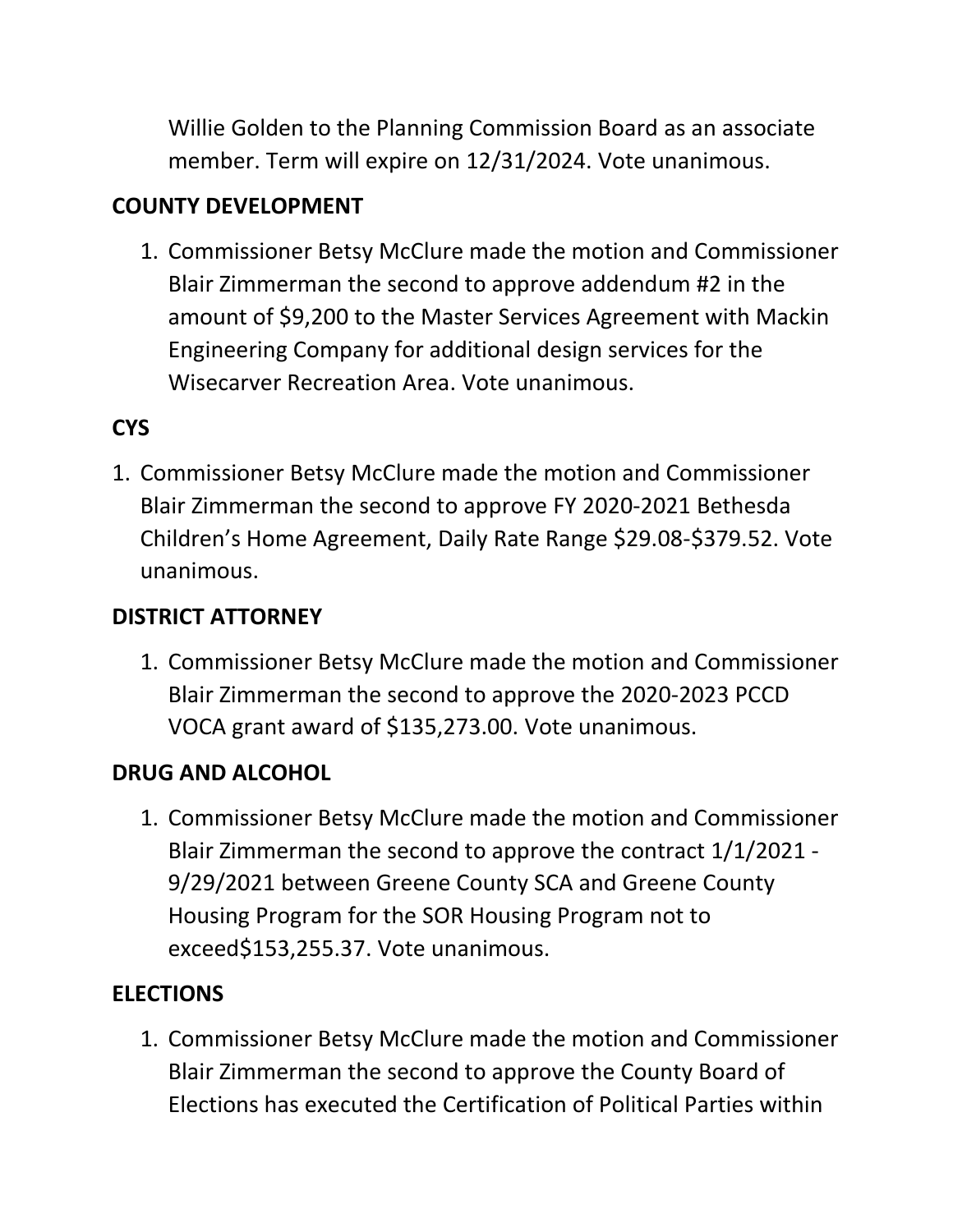the County of Greene for the 2021 Primary pursuant to Section 901(b) of the Pennsylvania Election Code, 25 P.S. 2861 (b). Vote unanimous.

- 2. Commissioner Betsy McClure made the motion and Commissioner Blair Zimmerman the second to approve the Annual Report Certification is due to be reconciled and certified to the State no later than February 26, 2021. The reconciliation is currently in process and will be ready for approval and signatures by the Board of Elections no later than February 19<sup>th</sup>. Vote unanimous.
- 3. Commissioner Betsy McClure made the motion and Commissioner Blair Zimmerman the second to approve the Greene County Board of Elections has executed the "County-Wide Signature Requirement" for Candidates filing Nomination Papers. Vote unanimous.

## **HUMAN SERVICES**

- 1. Commissioner Betsy McClure made the motion and Commissioner Blair Zimmerman the second to approve the appointment of Jason Taylor and Talia Teagarden to the Human Services Advisory Board. Vote unanimous.
- 2. Commissioner Betsy McClure made the motion and Commissioner Blair Zimmerman the second to approve the Memorandum of Understanding for the period of  $1/1/21 - 4/30/21$  from Fayette County Community Action Agency Inc. for Greene County Human Services for PHARE HOME dollars not to exceed \$6,000.92. Vote unanimous.

### **NOTICES**

1. CNX is applying to renew a permit to drill and operate gas wells in Richhill Township.